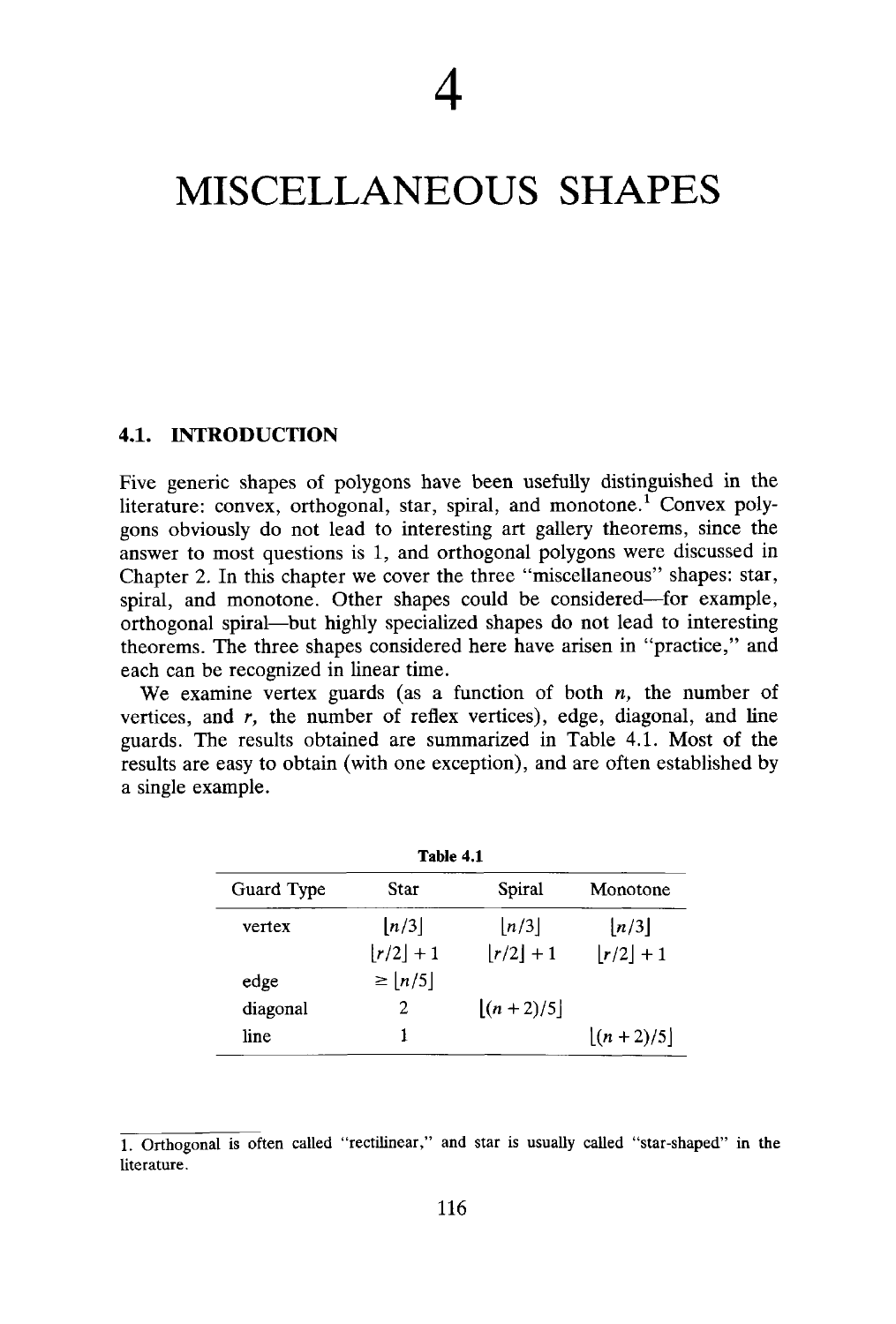## **4.2. STAR POLYGONS**

A *star polygon P* is a polygon that may be covered by a single guard: there is a point  $x \in P$  such that every point of *P* is visible from *x*. The set of all points of *P* that can see every point of *P* is called the *kernel* of *P.* Thus a star polygon is one with a non-null kernel. It is easy to see that the kernel is the intersection of all the interior half-planes determined by the edges of P *(interior half-planes* are towards the left in a counterclockwise traversal of the boundary). Thus the kernel is convex. This characterization leads to an  $O(n \log n)$  algorithm for constructing the kernel by using Shamos's halfplane intersection algorithm (Shamos 1978). Lee and Preparata showed, however, that the kernel can be constructed in  $O(n)$  time (Lee and Preparata 1979). Thus the question of whether a given polygon is a star can be answered in linear time by checking if the kernel is empty. This linear-time recognition capability increases the usefulness of the star class.

Although every star polygon can be covered by one point guard, more interesting questions arise if restrictions are placed on the guard. If the guards are restricted to vertices only, then  $|n/3|$  are sometimes necessary, as can be seen by warping the "comb" example (Fig. 1.2) to a star "sun burst" shape shown in Fig. 4.1. Note that, aside from the spike apex, only the two vertices at the base of each spike can see the spike completely. That *[n/3\* is sufficient of course follows from Chvatal's theorem (Theorem 1.1).

In terms of the number of reflex vertices, a slight modification of Fig. 4.1, shown in Fig. 4.2, establishes the necessity of  $|r/2|+1$  vertex guards. Sufficiency is established as follows. Let  $x$  be a point in the kernel. Connect *x* to every reflex vertex by a line segment, as illustrated in Fig. 4.3. Let  $\gamma$  be a reflex vertex. Note that *xy* resolves the reflex vertex at y, leaving convex angles on either side. Thus the *r* "spokes" from *x* partition the polygon into *r* pieces, at least  $r - 1$  of which are convex. There may be at most one piece non-convex at *x.* Suppose all pieces are convex. Then placing a guard at every second reflex vertex covers the polygon with *\r/2\* guards. If there is one non-convex piece, then cover it with two guards, one at each (former) reflex vertex on its boundary, and again place a guard at every second reflex vertex in the remainder. The result is coverage by  $2 + \frac{(r-3)}{2} = \frac{(r+1)(r-3)}{2}$ 1)/2] guards. Thus  $\lfloor (r + 1)/2 \rfloor = |r/2| + 1$  guards suffice in either case.



Fig. 4.1. A star polygon that requires  $|n/3|$  vertex guards.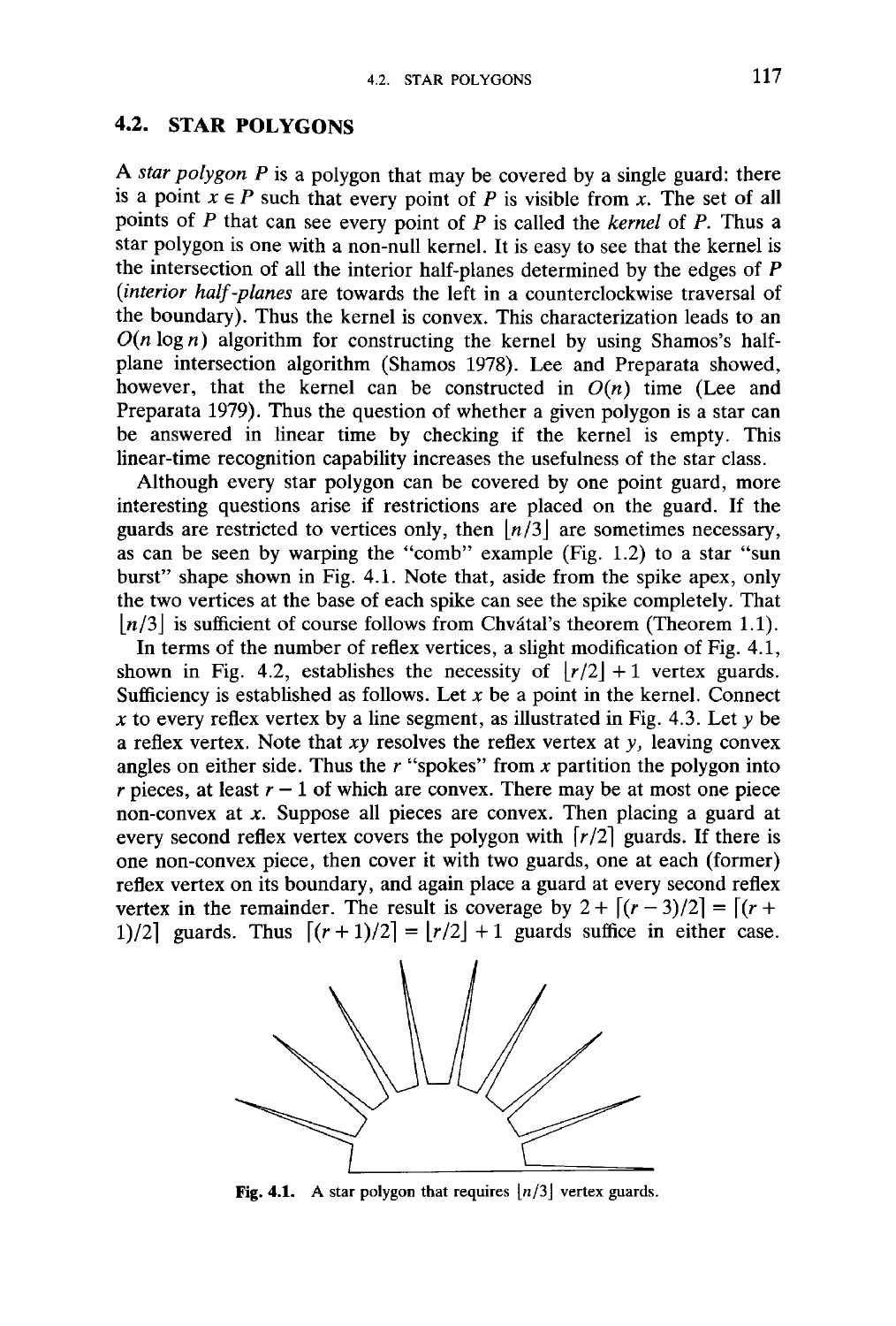

Fig. 4.2. A star polygon that requires  $\lfloor r/2 \rfloor + 1$  vertex guards.

Since *r* may be as large as  $n-3$  (see Fig. 1.26), this result may be worse than Chvátal's  $\lfloor n/3 \rfloor$ , but it is better whenever  $r < 2\lfloor n/3 \rfloor - 2$ .

For edge guards, the only result known is that at least  $\lfloor n/5 \rfloor$  edge guards are necessary. This is established by another "sun burst" example due to Toussaint, shown in Fig. 4.4. In this figure, the endpoints of each edge on the lower semicircle are diametrically opposed to the vertices separating the spikes. Thus, if the spikes are long enough, the apex of each spike is visible from only one edge on the lower semicircle. For example, apex *A* in Fig. 4.4 is only visible to *e.* Of course, *A* is also visible from the edges adjacent to its two base vertices *a* and *b.* But the conclusion remains that each spike requires its own edge guard. The figure has  $n = 5s$  vertices if there are *s* spikes, and therefore establishes that  $s = \lfloor n/5 \rfloor$  edge guards are necessary. Whether this many edge guards is always sufficient remains an open problem.

Mobile guards are more powerful in star polygons. If the patrol is unrestricted (a *line* guard in the notation of the previous chapter), then clearly one guard suffices: just choose a line that intersects the kernel. If the patrol is restricted to vertex-to-vertex diagonals or edges *(diagonal* guards), then it may be that no diagonal intersects the kernel, as in Fig. 4.5. But if the kernel does not intersect any diagonal, then it must lie inside one triangle *T* of any triangulation. Then placing guards along any two sides of *T* will cover the entire polygon, since any line through the kernel must intersect the boundary of *T* in two locations, and at least one of these must lie on a side covered by a guard. That two diagonal guards are sometimes necessary is established by either of the polygons shown in Fig. 4.6, due to



Fig. 4.3. A partition of a star made by connecting a kernel point  $x$  to every reflex vertex.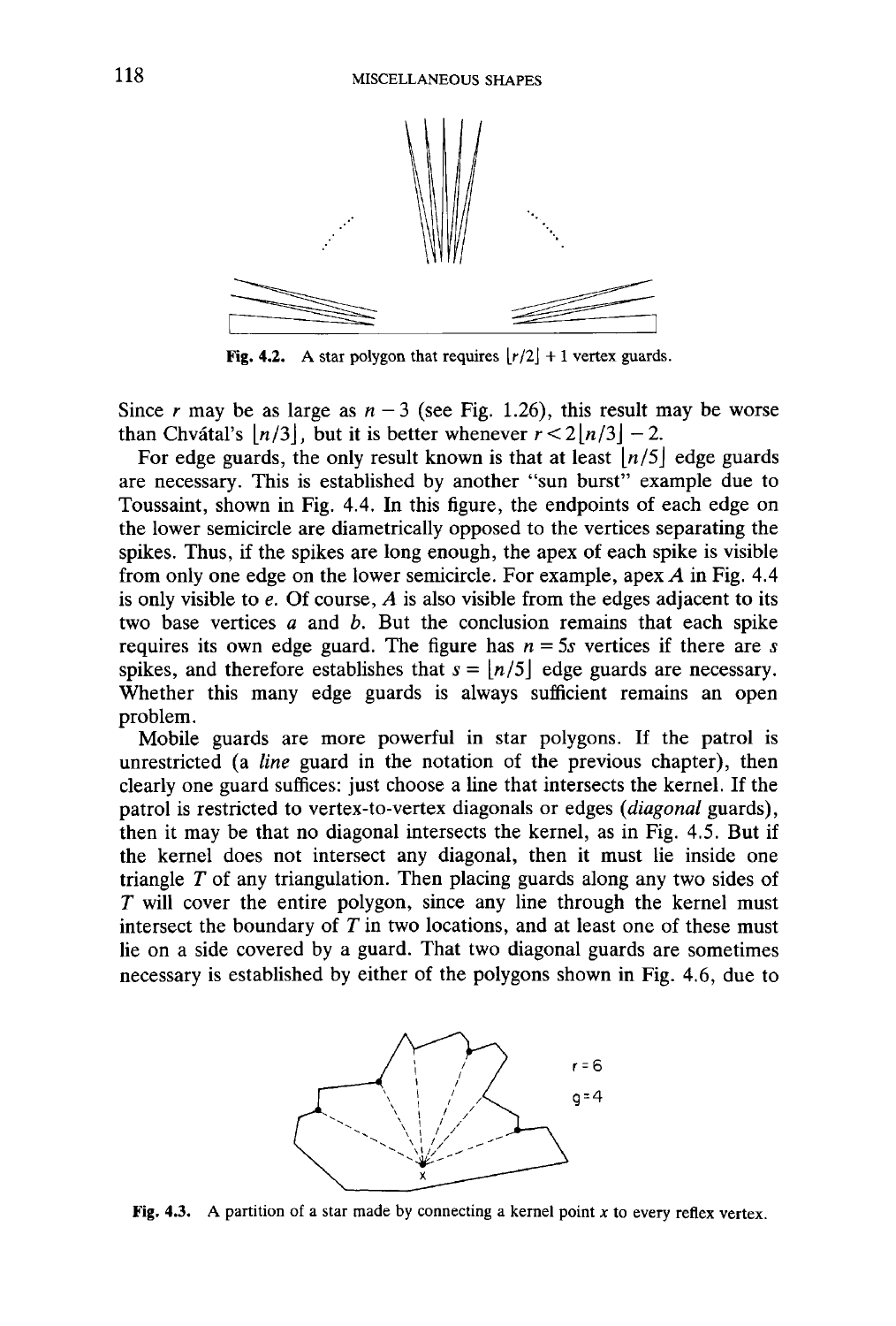

Fig. 4.4. A star polygon requiring  $\lfloor n/5 \rfloor$  edge guards.

Shermer and Suri. In both figures, not all vertices are visible from any single diagonal. For example, in Fig. 4.6a, diagonal (4, 9) cannot see 2, and in Fig. 4.6b, diagonal (13,14), cannot see 1 or 11.



Fig. 4.5. No diagonal intersects the kernel (shaded).

The following theorem summarizes the results of this section.

*THEOREM 4.1* [Toussaint 1982]. For coverage of a star polygon of *n* vertices and *r* reflex vertices,  $\lfloor n/3 \rfloor$  and  $\lfloor r/2 \rfloor + 1$  vertex guards are necessary and sufficient,  $\lfloor n/5 \rfloor$  edge guards are necessary, and 2 diagonal guards are necessary and sufficient.

## **4.3. SPIRAL POLYGONS**

A *reflex chain* of a polygon is a sequence of consecutive reflex vertices. A *spiral polygon* is a polygon with at most one reflex chain. Feng and Pavlidis studied decomposition of polygons into spiral pieces for its application to character recognition (Feng and Pavlidis 1975; Pavlidis and Feng 1977). Spiral polygons are easily recognized in linear time with a single boundary traversal.

Spiral polygons may require *[n/3\* vertex or point guards, although here the example is not a simple distortion of the comb shape. The generic example consists of *2k* equally spaced vertices on the circumference of a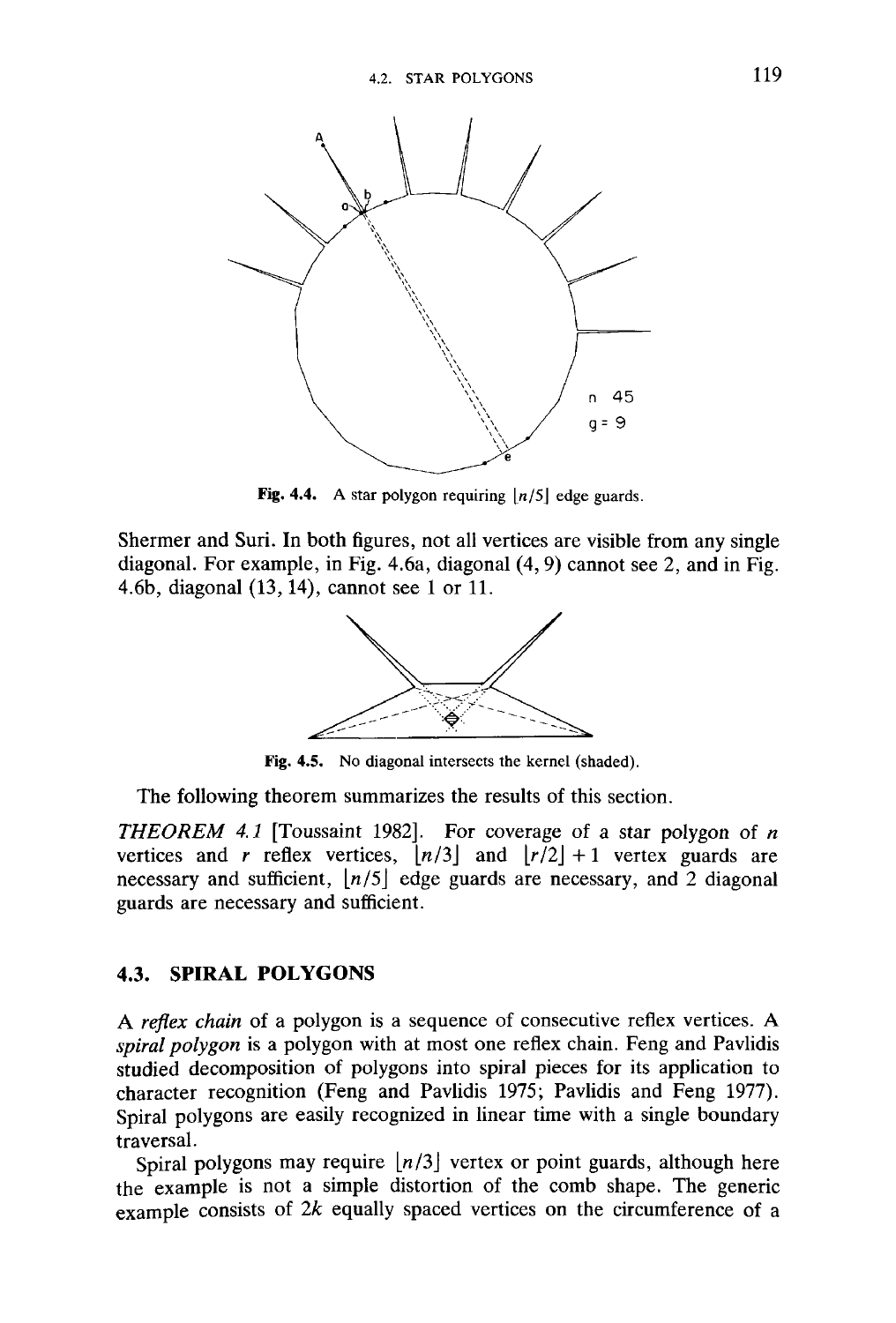circle, and *k* more vertices on a slightly larger concentric circle. See Fig. 4.7 for an instance with  $k = 6$  and  $n = 3k = 18$  vertices. There are  $k + 2$  convex vertices and  $r = 2k - 2$  reflex vertices. Let the vertices on the inner circle occur at multiples of  $\alpha$  degrees; then the vertices on the outer circle occur at multiples of  $2\alpha$ . The outer radius is chosen close enough to the inner radius so that each convex vertex on the outer circle (not near either junction between the convex and reflex chains) can see just three vertices on the inner circle, and each reflex vertex on the inner circle can see just two vertices on the outer circle. Placing guards at each vertex on the outer circle, or every other vertex on the inner circle, both result in complete coverage with  $k = \lfloor n/3 \rfloor$  guards. It is easily seen that no advantage is gained



Fig. 4.6. Two star polygons that each require two diagonal guards, due to Shermer (a) and Suri (b).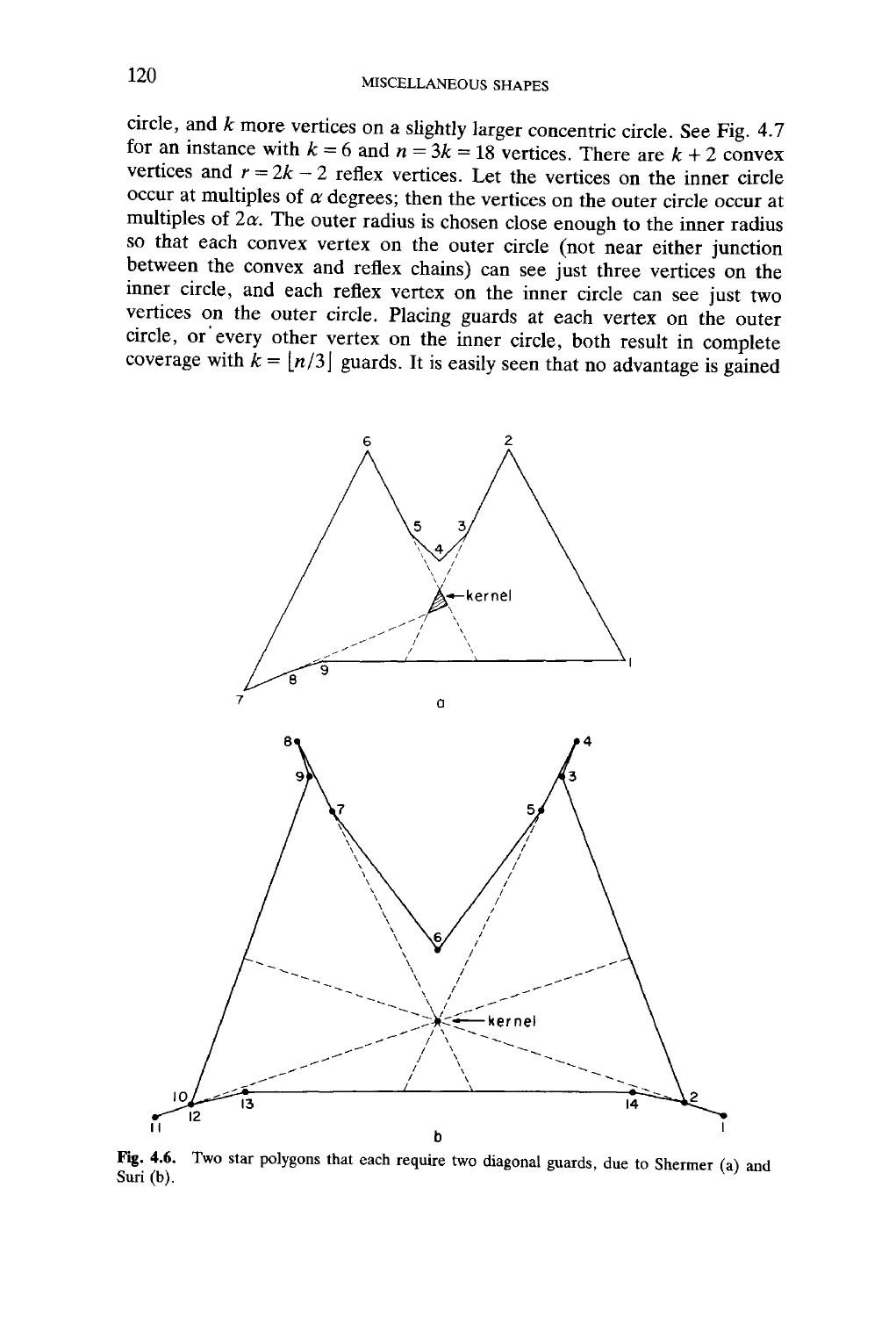by mixing guards on the outer and inner circle, or by placing guards on points other than vertices. This establishes that  $\lfloor n/3 \rfloor$  point guards are necessary, and Chvatal's theorem gives sufficiency.

In terms of the number of reflex vertices  $r$ , the same example establishes  $\lfloor r/2 \rfloor + 1$  necessity:  $r = 2k - 2$ , so  $\lfloor r/2 \rfloor + 1 = k$ . Sufficiency is established with Chazelle's "naive" convex partitioning, obtained by bisecting every reflex vertex, as shown in Fig. 4.8. The resulting  $r + 1$  convex regions can be covered by guards placed at every other reflex vertex, and one additional guard for the last convex region if *r* is even—that is,  $|r/2| + 1$  guards always suffice.

Although the edge guard problem for spiral polygons has not been investigated, the diagonal guard problem has been solved:  $|(n + 2)/5|$  are necessary and sufficient. It is somewhat easier to understand the example that establishes necessity after seeing the sufficiency proof, so we will proceed with sufficiency first. It depends on two observations: a spiral polygon may be triangulated so that the dual to the triangulation is a path, and a five triangle polygon may always be covered by one diagonal guard. The first observation is proved in the next lemma; the second observation is Lemma 3.4.

*LEMMA 4.1.* There exists a triangulation of any spiral polygon whose dual is a path—that is, a tree with just two leaves.

*Proof.* Let a spiral polygon have c convex and *r* reflex vertices. The proof is by induction on *c* and *r.* The induction hypothesis is that every spiral polygon with  $c' < c$  and  $r' \le r$ , or  $c' \le c$  and  $r' < r$ , has a path triangulation dual such that the convex vertices *a* and *b* that are adjacent to the ends of the reflex chain are the apexes of the leaf triangles.



Fig. 4.7. A spiral polygon that requires  $\lfloor n/3 \rfloor$  point guards.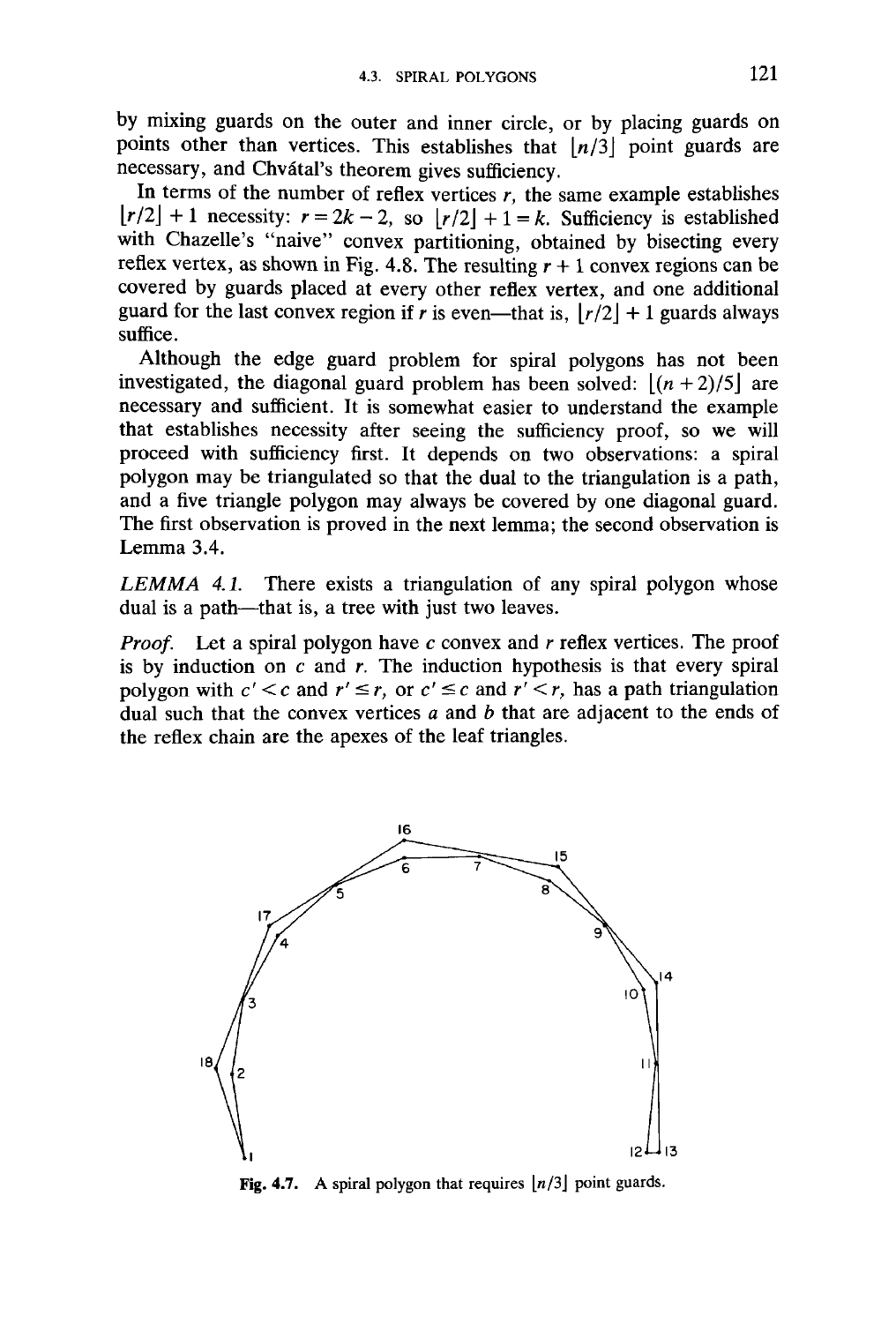

Fig. 4.8. A partition of a spiral polygon into  $r + 1$  convex pieces.

If  $r = 0$ , then *P* is a convex polygon, every triangulation is possible, and the additional clause of the hypothesis hold vacuously. If  $r = 1$ , or if  $c = 3$ (which is its minimum value), then the basis for the induction is established by the triangulations shown in Figs. 4.9a and 4.9b, respectively.

Assume now that the induction hypothesis holds. Let *x* be the reflex and *y* the convex vertex adjacent to *a,* the convex vertex defined in the hypothesis. Then it is clear that *x* must be able to see *y.* Cut off the triangle *xay,* forming a new spiral polygon *P'* with *c'* convex and *r'* reflex vertices. There are two cases to consider, depending on whether the new angle at *x* is reflex or convex.

*Case 1 (x is reflex in P' (Fig. 4.10a).)* Then  $c' = c - 1$  and  $r' = r$ ; y becomes *a'* in P'.

*Case 2 (x is convex in P'* (Fig. 4.10b).). Then  $c' = c$  and  $r' = r - 1$ ; x becomes *a'* in *P'.*

In either case the induction hypothesis applies, yielding a path with *xy* an edge of a leaf triangle. Attaching a node for *xay* to this yields a path for *P* satisfying the induction hypothesis.  $\Box$ 

We can now prove the claimed sufficiency theorem easily. Let a spiral polygon have *n* vertices, and chose a triangulation whose dual is a path of  $t = n - 2$  nodes as guaranteed by the above lemma. By Lemma 3.4, a septagon may always be covered by one diagonal guard. Thus each five triangles in the path may be covered by one diagonal guard. This yields a total coverage by  $[t/5] = [(n-2)/5] = [(n+2)/5]$  guards.



Fig. 4.9. Path triangulations of spiral polygons with one reflex vertex (a) and three convex vertices (b).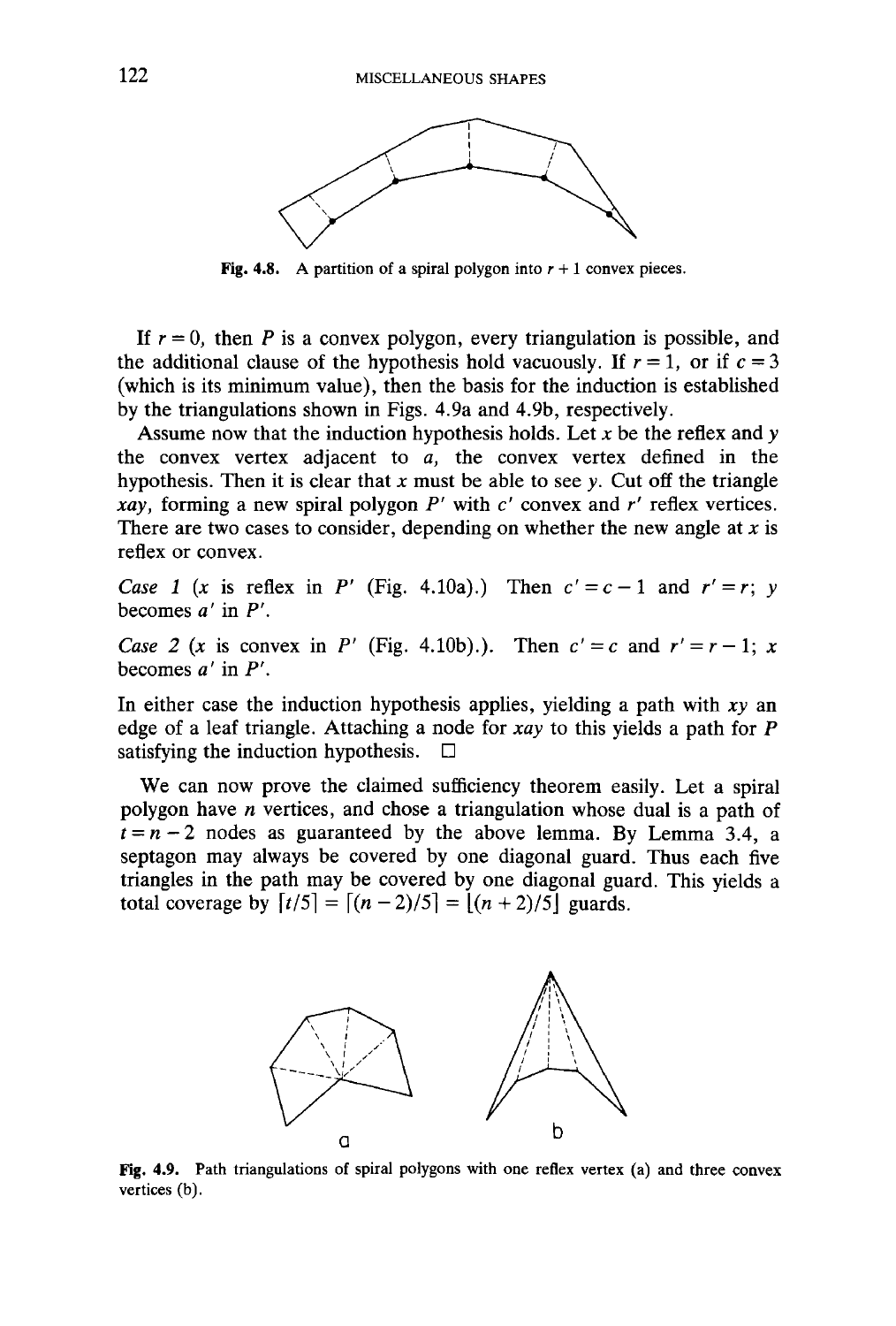

Fig. 4.10. Cutting off an ear from a spiral.

Necessity of this many guards is established by constructing a spiral polygon that only has one triangulation, whose dual is a path. This may be accomplished with  $n = 10k + 3$  vertices, with  $5k + 2$  convex and  $5k + 1$ reflex, arranged as illustrated in Fig. 4.11 for  $k = 1$ . It should be clear that the only triangulation of this polygon is the one shown. Coverage of five triangles by one guard is then the best possible, and since there are  $t = n - 2 = 10k + 1$  triangles,  $\lceil t/5 \rceil = \lceil (n + 2)/5 \rceil$  guards are necessary.

These results on spiral polygons are summarized in the following theorem (Aggarwal 1984).

*THEOREM 4.2* [Aggarwal 1984]. For a cover of a spiral polygon of *n* vertices, r of which are reflex,  $\lfloor n/3 \rfloor$  and  $\lfloor r/2 \rfloor + 1$  point guards are necessary and sufficient, and  $|(n+2)/5|$  diagonal guards are necessary and sufficient.

## **4.4. MONOTONE POLYGONS**

The results known for monotone polygons match those for spiral polygons exactly, suggesting that they are in some sense equally restrictive classes. Necessity for point and mobile guards follows by noting that the critical spiral polygons (Figs. 4.7 and 4.11) are also monotone if the reflex angles are chosen close to 180°. Also, of course, the comb example is monotone. The sufficiency proofs, however, are different. That  $\lfloor r/2 \rfloor + 1$  vertex guards



**Fig. 4.11.** A spiral polygon requiring  $\lfloor (n + 2)/5 \rfloor$  diagonal guards.